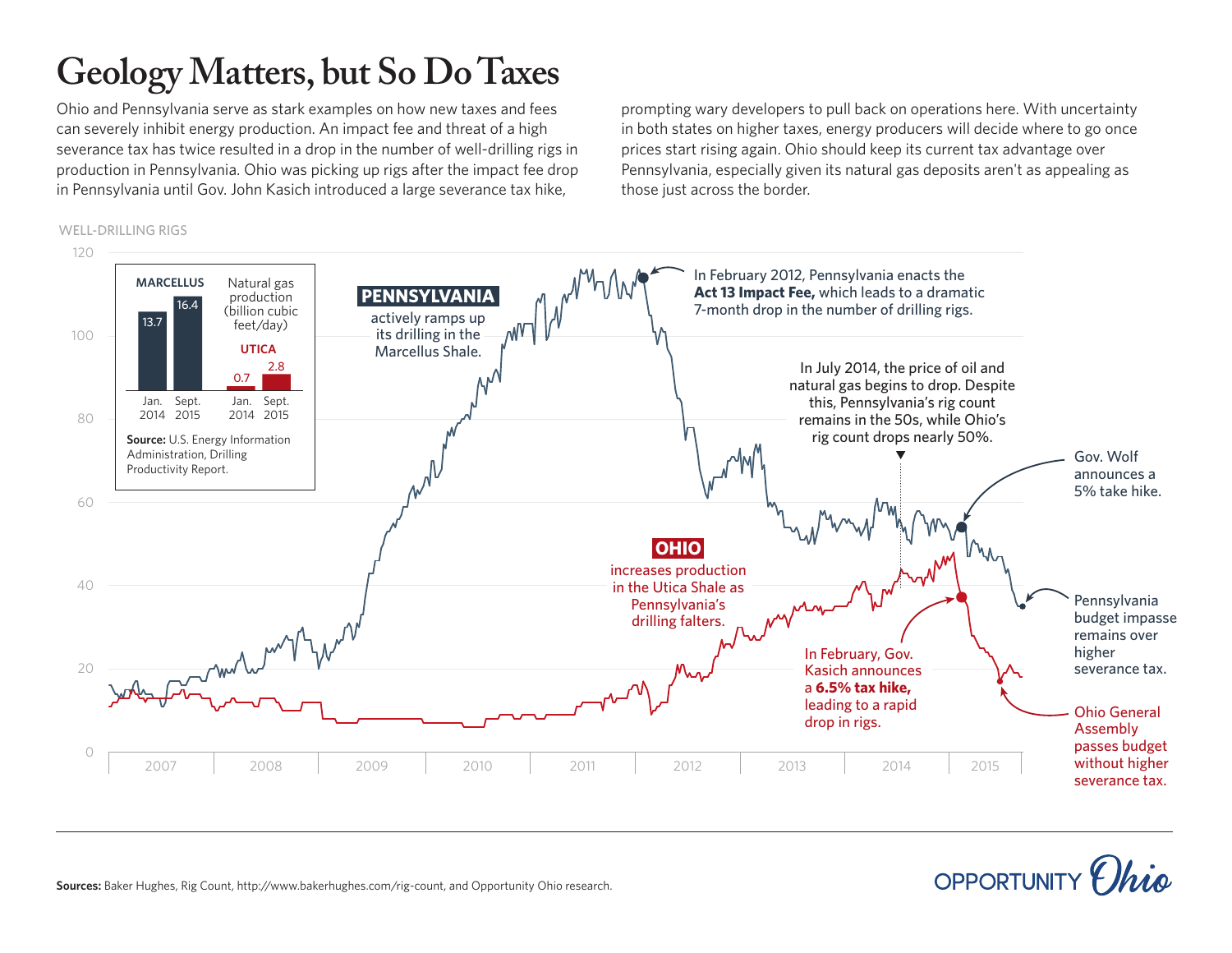## Conditions on the Ground Warrant a Continued "Do No Harm" Approach on Ohio's Severance Tax

## **by Matt A. Mayer**

September 17, 2015

If only Ohio possessed natural gas, then the tax rate really wouldn't matter, as energy companies would be forced to pay the tax to extract natural gas to meet supply needs. Unfortunately for Governor John Kasich and pro-tax hike proponents, natural gas exists in rock formations all over America (and the world).

As noted in a *Wall Street Journal* article on September 1, 2015, **"Drillers Unleash 'Super-Size' Natural Gas Output,"** energy companies are getting very positive results in Louisiana's Haynesville Shale, which, after Pennsylvania's Marcellus Shale, is America's second-largest natural gas deposit:

So far, the impressive results have been confined to a small area in a single Louisiana parish near the Texas border. But if the approach works across the giant Haynesville Shale, which spans 120 miles across both states, the era of low American gas prices could extend for decades into the future, experts say. …

The field produces 8% of the nation's natural gas, making it the second largest after the giant Marcellus Shale in the Northeast. Because it is located in Louisiana, near several interstate pipelines, potential export facilities and industrial consumers, an increase in gas production in the Haynesville has an outsize impact on gas prices across the entire country.

Pay particular note on the attractiveness of Haynesville Shale given its proximity to key transmission and export infrastructure.

Speaking of Pennsylvania, Ohio's biggest competitor for natural gas, the Republican-controlled legislature remains locked in a budget battle with Democrat Governor Tom Wolf over Wolf's demand for a severance tax hike. Pennsylvania's legislative leaders know that higher taxes will make drilling and production in the Marcellus Shale less attractive compared to lower cost states. Ohio's severance tax is currently a smidge lower than Pennsylvania's impact fee, so pushing Ohio's severance tax higher just isn't a smart move. This reality is even more critical because the Utica Shale isn't as productive as the Marcellus Shale, so energy companies face higher costs and longer returns on investment horizons.

That means marginal costs increases—like higher taxes—matter, especially when profits are still years away. Keep in mind, over the last nine months, the number of drilling rigs operating in Ohio plummeted from 48 down to 17—a 65 percent drop in drilling rigs. Of course, some of that drop is due to the reduction in energy prices, but not all of it. The drop correlates closely with Governor Kasich's demand for a higher severance tax in his budget, followed by a small increase in drilling rigs after the Ohio General Assembly passed a budget without a severance tax hike. In fact, the rig count reached a low of 17 on June 26 and climbed back to 21 in the weeks following passage of the budget. The accompanying chart details the impact higher taxes have on energy activities.

It gets worse.